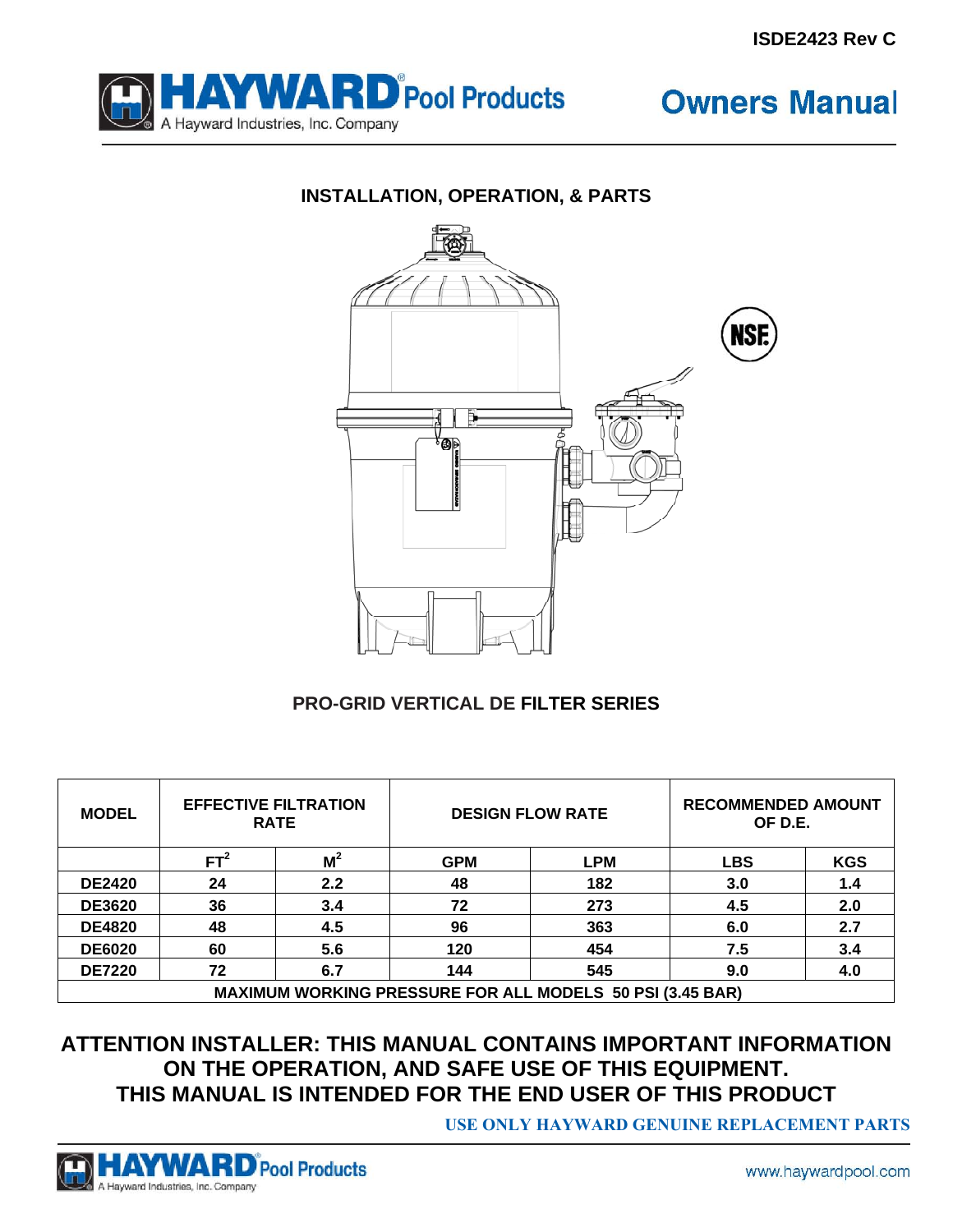**A** This is the safety-alert symbol. When you see this symbol on your equipment or in this manual, look for one of the following signal words and be alert to the potential for personal injury or death.

**A WARNING** Warns about hazards that **could** cause serious personal injury or death, and if ignored presents a potential hazard.

**AL CAUTION** Warns about hazards that will or can cause minor or moderate personal injury and if ignored presents a potential hazard. It can also make consumers aware of actions that are unpredictable and unsafe. The **NOTICE** label indicates special instructions that are important but not related to hazards.



#### READ, UNDERSTAND, AND FOLLOW ALL SAFETY AND OPERATION

INSTRUCTIONS. FAILURE TO FOLLOW SAFETY AND OPERATION INSTRUCTIONS CAN RESULT IN SEVERE PERSONAL INJURY OR DEATH.

**AL CAUTION** To reduce risk of injury, do not permit children to use or climb on this product. Closely supervise children at all times. The ANSI/NSPI-4 Standard (above-ground and on-ground pools) advises that components such as the filtration system, pumps, and heaters be positioned to prevent their being used as a means of access to the pool by young children.



#### WARNING **COMPONENT SEPARATION HAZARD**

**Pool and spa water circulation systems operate under hazardous pressure during start up, normal operation, and possibly after pump shut off. Pressure in system can cause explosive component separation of the upper filter body if safety and operation instructions are not followed. Severe personal injury or death can result.** 

#### **AL** This product should be installed and serviced only by a qualified pool professional. **TO AVOID COMPONENT SEPARATION**

- Follow all safety and operation instructions.
- Do not operate water circulation system if a system component is assembled improperly, damaged, missing, or not a genuine Hayward component.
- Before performing maintenance on the water circulation system, verify all system and pump controls are in OFF position and filter manual air relief valve is in the OPEN position.
- Use ONLY Hayward clamp system components: DEX2421JKIT clamp assembly, DEX2421J2 nut/bolt assembly, and a DEX2422Z2 metal reinforced seal.

Non-Hayward components may fail in use and cause explosive separation.

- Never rely on hand tightening the clamp nut to the clamp bolt. Using a ¾" socket on a torque wrench, torque clamp nut and clamp bolt to 150 inch-lbs.
- Before starting system pump, insure filter manual air relief valve body is in LOCK position in filter upper body.
- Before starting the system pump, verify that all system valves are set in a position to allow water from the filter to return back to the pool.
- Before starting the system pump, the manual air relief valve must be in the OPEN position.
- When starting pump, do not stand over or near filter.
- If water leakage appears in the area of the filter tank clamp, immediately turn off all system circulation pumps and electrical power. Do not return to the filter until all water flow has stopped. Reassemble the clamp system per the instructions in this owner's manual to stop the leak.
- Return to filter to close manual air relief valve only when a steady stream of water (Not air or air and water mix) is discharged from the manual air relief valve.
- Do not change filter control valve position while system pump is running.

#### WARNING **EXCESS PRESSURE HAZARD**

**Pressure testing of the pump and filter system in excess of the 50 PSI can cause explosive separation of the components. Component separation can result in severe personal injury or death.** 

### WARNING **ELECTROCUTION HAZARD**

**High Voltage electricity is present in the pool and spa equipment. High voltage electricity can cause shock and electrocution. Shock and electrocution can result in severe personal injury or death.** 

- All electrical wiring MUST be in conformance with applicable local codes, regulations and the National Electrical Code (NEC).
- Before performing any service or maintenance on electrical equipment turn off all electrical power.
	- Contact a licensed electrician or building inspector for information on local electrical codes for bonding requirements.
- Verify water discharge from the filter manual air relief valve is directed away from electrical devices.
- Do not locate pump controls over or near filter.



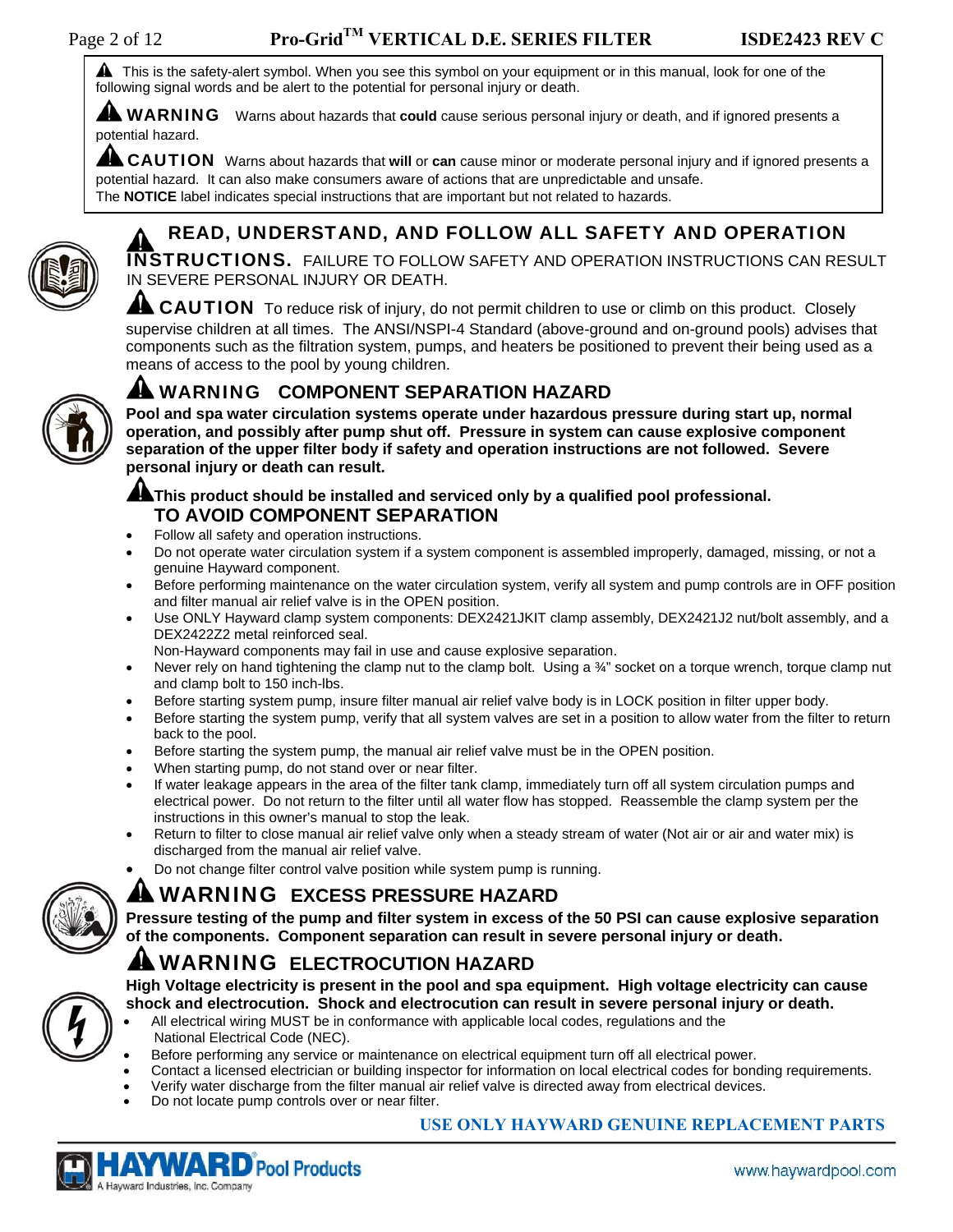

## WARNING **– SUCTION ENTRAPMENT HAZARD.**

Suction in suction outlets and/or suction outlet covers that are, damaged, broken, cracked, missing, or unsecured can cause severe injury and/or death due to the following entrapment hazards:

**Hair Entrapment**- Hair can become entangled in suction outlet cover.

**Limb Entrapment**- A limb inserted into an opening of a suction outlet sump or suction outlet cover that is damaged, broken, cracked, missing, or not securely attached can result in a mechanical bind or swelling of the limb.

**Body Suction Entrapment**- A negative pressure applied to a large portion of the body or limbs can result in an entrapment.



**Evisceration/ Disembowelment Entrapment**- A negative pressure applied directly to the intestines through an unprotected suction outlet sump or suction outlet cover that is, damaged, broken, cracked, missing, or unsecured can result in evisceration/ disembowelment entrapment.

**Mechanical Entrapment**- There is potential for jewelry, swimsuit, hair decorations, finger, toe or knuckle to be caught in an opening of a suction outlet cover resulting in mechanical entrapment.

## **TO REDUCE THE RISK OF ENTRAPMENT HAZARDS:**

- A minimum of two functioning suction outlets per pump must be installed. Suction outlets in the same plane (i.e. floor or wall), must be installed a minimum of three feet (3') [.94 meter] apart, as measured from near point to near point.
- Dual suction outlets shall be placed in such locations and distances to avoid "dual blockage" by a user.
- Dual suction outlets shall not be located on seating areas or on the backrest for such seating areas.
- The pool or spa circulation system shall be designed to comply with ANSI/APSP-7 2006.
- Suction outlet covers shall conform to ANSI/ASME A112.19.8
- Never use Pool or Spa if any suction outlet component (cover/grate) is damaged, broken, cracked, missing, or not securely attached.
- Immediately replace damaged, broken, cracked, missing, or not securely attached suction outlet components.
- The CPSP as well as the ICC *International Residential Code* Part IX, Appendix G, Section AG106 specifies the installation of a safety vacuum release system conforming to ASME A112.19.17, or an approved gravity drain system.
- Failure to remove pressure test plugs and/or plugs used in winterization of the pool/spa from the suction outlets can result in an increased potential for suction entrapment.
- Failure to keep suction outlet components clear of debris, such as leaves, dirt, hair, paper and other material can result in an increased potential for suction entrapment.

#### **Suction outlet covers and grates have a finite life. They should be inspected frequently and replaced within specified life.**

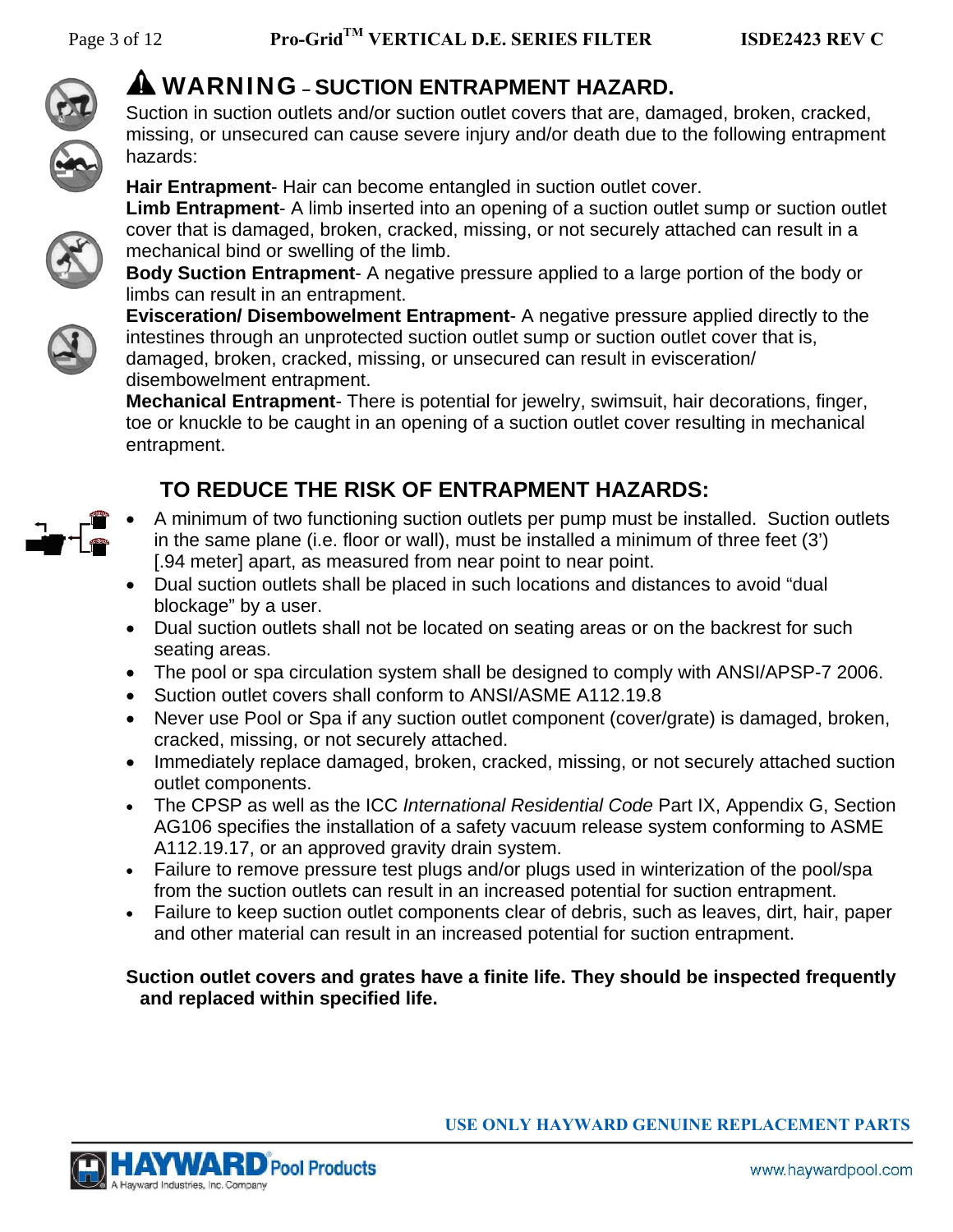#### Page 4 of 12 **Pro-Grid<sup>TM</sup> VERTICAL D.E. SERIES FILTER ISDE2423 REV C GENERAL INFORMATION**

Your **Hayward Pro-GridTM** Vertical Grid D.E. Filter combines superior water filtration with ease of operation and totally corrosion-free construction. It uses diatomaceous earth (D.E.), which is the most efficient dirt remover and filter medium known.

The D.E., which is usually fed through the skimmer at initial start-up, uniformly coats the curved vertical filter elements that are covered with a custom fitted monofilament polypropylene filter cloth. As pool water is pumped through the control valve into the bottom of the filter tank, the D.E. surface, or coating, filters out even the minutest particles resulting in clear, clean, sparkling water.

After a period of time, the accumulated dirt in the filter causes a resistance to flow, the pressure rises, and flow diminishes. This means the dirt holding capacity of the D.E. has been reached, and it is time to clean (backwash) your filter. With the control valve in the back wash position, the water is automatically reversed through the filter, flushing trapped dirt, debris and D.E. out the waste line. Once the filter is backwashed (cleaned) of D.E. and dirt, the control valve is manually re-sequenced to filter position and a fresh charge of D.E. is added to resume normal filtering.

|        |      |     | <b>REQUIRED CLEARANCE</b> |    |           |    |
|--------|------|-----|---------------------------|----|-----------|----|
|        |      |     | "B" SIDE                  |    | "C" ABOVE |    |
|        | IN   | CМ  | ΙN                        | CМ | IN        | СM |
| DE2420 | 32.0 | 81  | 18                        | 46 | 15        | 38 |
| DE3620 | 34.1 | 87  | 18                        | 46 | 16        | 41 |
| DE4820 | 40.1 | 102 | 18                        | 46 | 18        | 46 |
| DE6020 | 46.1 | 107 | 18                        | 46 | 22        | 56 |
| DE7220 | 52.0 | 132 | 18                        | 46 | 25        | 63 |

# **INSTALLATION**

**A** WARNING





This product should be installed and serviced only by a qualified professional.

Only simple tools (screwdriver and wrenches), plus pipe sealant for plastic adapters, are required to install and/or service the filter.

- 1. The filter system should be installed on a level concrete slab or other rigid base. Select a well drained and vented area, one that does not flood when it rains. Position the filter so that the piping connections, and winter drain are convenient and accessible for operation, service, maintenance and winterizing.
- 2. Position filter so the filter will drain by gravity.
- 3. If practical, place pump and filter in the shade to shield it from continuous, direct heat from the sun.
- 4. Assemble appropriate Filter Control valve (See Page 10 for selection) to filter. Lubricate the O-ring first (we recommend using Jack's 327 Lubricant). Align the two (2) valve pipe connections, with O-rings in place, with the two openings in the side of the filter tank and press in firmly. Secure the assembly to the tank connections with the two bulkhead lock nuts. Do not over-tighten.
- 5. Connect the pool suction plumbing between the skimmer, pool outlet and the pump.
- 6. Install the pool return plumbing.
- 7. If pressure gauge is not installed, apply Teflon tape to the gauge threads and carefully screw the gauge into the gauge adapter assembly.
- 8. Do not locate pump controls over or near filter.
- 9. Verify water discharge from the filter manual air relief valve is directed away from electrical devices

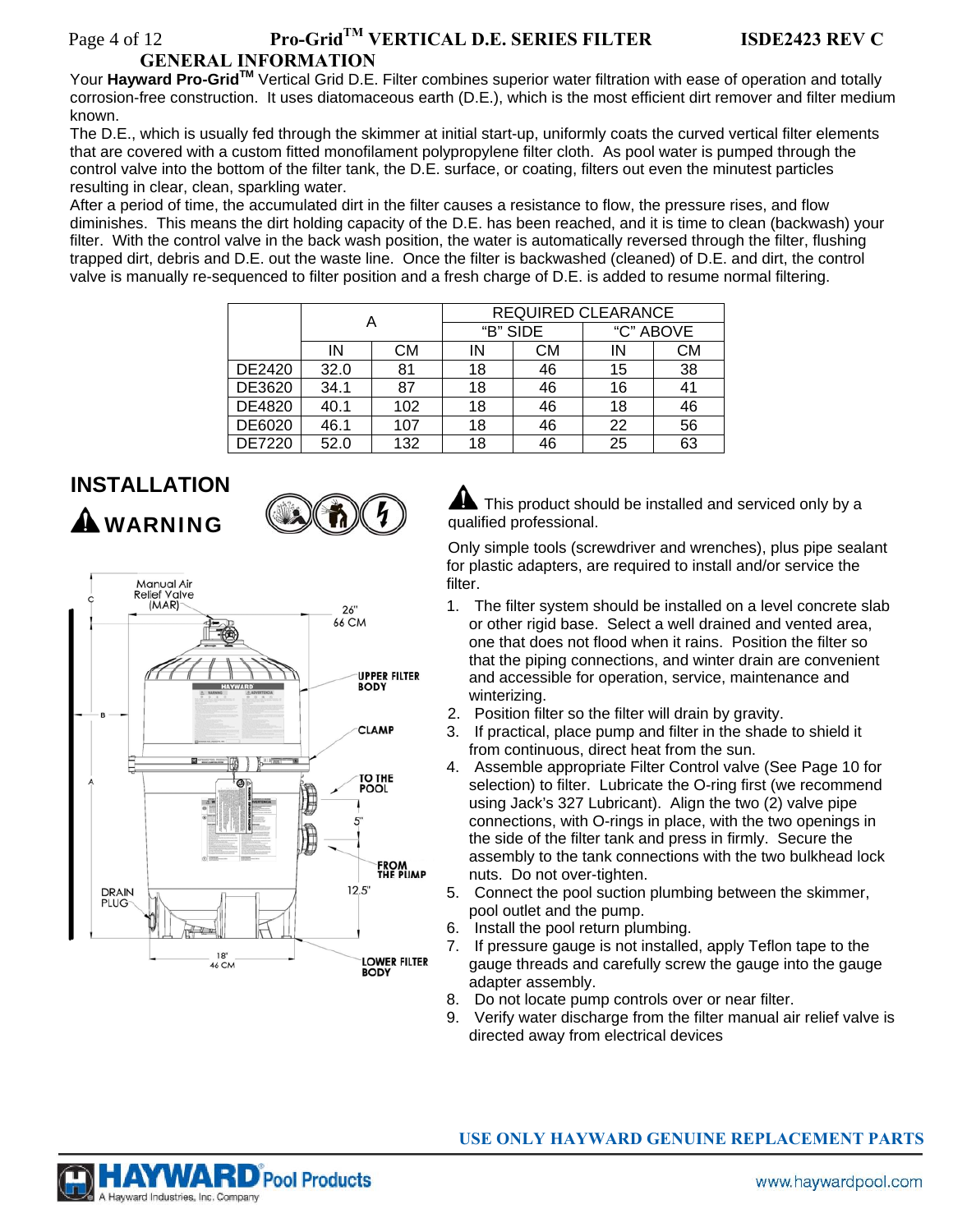## **STARTING THE PUMP and FILTER SYSTEM**

## **A WARNING**

#### **Before Starting the Pump**

- 1. Use ONLY Hayward clamp system components; DEX2421JKIT clamp system, DEX2421J2 nut/bolt assembly, DEX2422Z2 metal reinforced seal. Non-Hayward clamp components may fail in use and cause explosive component separation. Verify that upper and lower filter bodies are properly secured with the filter body clamp. Never rely on hand tightening the clamp nut to the clamp bolt. Using a ¾" socket on a torque wrench, torque clamp nut to clamp bolt to 150 inch-lbs. Verify that the filter manual air relief body is in the LOCK position, and no filter components are missing, damaged or not genuine Hayward components. (See Fig 2)
- 2. Close filter drain. Note: Filter plug requires an o-ring seal. (See Fig 4)
- 3. Open all system valves to allow water from the pool to the filtration system and from the filter to return to the pool.
- 4. Place the manual air relief valve in OPEN position. (See Fig 2)

#### **Starting Pump**

- 1. When starting system pump, do not stand over or near filter. If water leakage appears at filter tank clamp, immediately turn off all system circulation pumps and all electrical power. Do not return to the filter until all water leakage has stopped.
	- Reassemble the clamp system per the instructions on page 7 in this owner's manual to stop leak.
- 2. Return to filter to CLOSE manual air relief valve only when a steady stream of water (not air or, air and water mix) is discharged from the manual air relief valve.
- 3. To avoid damages to the grid elements, DO NOT operate the filter for more than a minute or two without the D.E. pre-coat.



#### **Pre-Coating**

Add the correct amount of D.E. (see specifications on the front page of this manual or on the filter label) into the system through the skimmer – as fast as the plumbing will take it. Record the pressure gauge reading after the D.E. has been added. This is the "pre-coat" or "clean" pressure.

## **OPERATION**  WARNING



#### **FILTERING**

Filtration starts as soon as the filter has been pre-coated. As the filter removes dirt from the pool water, the accumulated dirt causes a resistance to flow. As a result, the gauge pressure will rise and the flow will decrease. When the pressure rises 8-10 psi (.55-.69 bar) above the pre-coat pressure, it is time to backwash (clean) the filter. Once your filter is running and there is a pressure reading, line up the green arrow with the current reading. (See Fig 3) When the pressure rises to or above the red or second arrow, it is time to clean your filter. **Note:** During initial clean-up of the pool, particularly with a new pool or a very dirty pool, it may be necessary to backwash more frequently due to the heavy initial dirt load in the water.



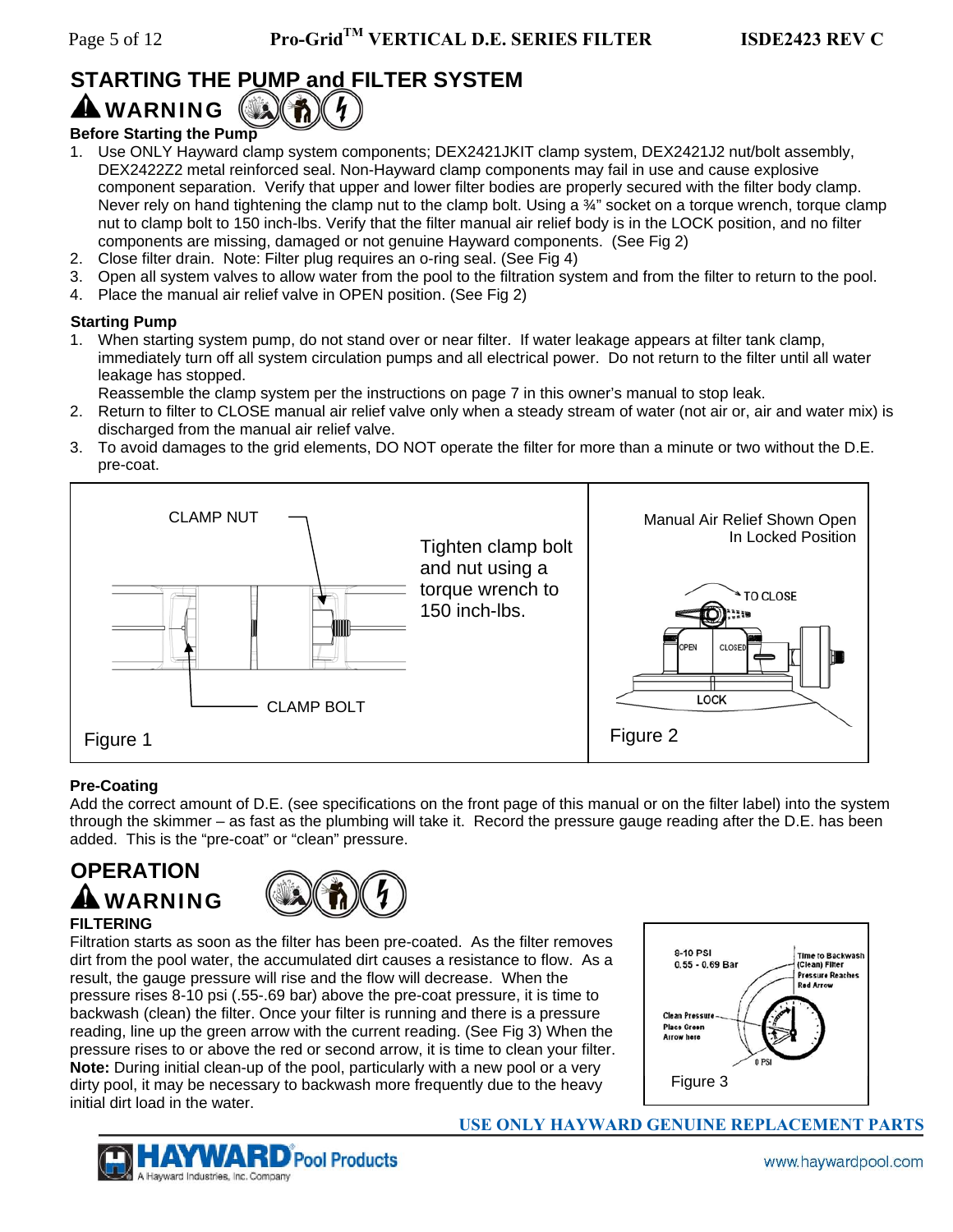#### **A** To prevent unnecessary strain on piping system and valves, always shut off pump before switching Filter **Control Valve positions.**

#### **FILTER CONTROL VALVE FUNCTIONS**

#### **Six-Position Vari-FloTM Filter Control Valve SP0710XR50 or SP0715XR50**

- (A) **FILTER** Set valve to FILTER for normal filtering. Also use for regular Vacuuming.
- (B) **BACKWASH**
	- a. Shut off the pump.
	- b. Set Filter Control Valve to **BACKWASH**.
	- c. Start Pump and backwash approximately two minutes, or until water out waste line appears clean.
	- d. Shut off pump.
	- e. Set Control Valve to **RINSE**.
	- f. Start pump and operate for 20 seconds.
	- g. Shut off pump.
	- h. Set Filter control valve to **FILTER**.
	- i. Proceed as in **Pre-Coating** to add fresh D.E.
- (C) **RINSE** Water Flows through the filter the same as in FILTER position, except that the water goes to WASTE. An optimal position used for pre-coating if a large cloud (pre-coat puff) is observed returning to pool during the pre-coating process.
- (D) **WASTE** To bypass filter for draining or lowering water level and for vacuuming heavy debris directly to WASTE.
- (E) **RECIRCULATE** Water is re-circulated through the pool system, bypassing the filter.
- (F) **CLOSED** Shuts off flow from pump to filter.

#### **Four Position Selecta-FloTM Filter Control Valve SP0740DE**

- (A) **FILTER** Set valve to FILTER for normal filtering. Also use for regular Vacuuming.
- (B) **WASTE** To bypass filter for draining or lowering water level and for vacuuming heavy debris directly to WASTE.
- (C) **BACKWASH**
	- a. Shut off the pump.
	- b. Set Filter Control Valve to **BACKWASH**.
	- c. Start Pump and backwash approximately two minutes, or until water out waste line appears clean.
	- d. Shut off pump
	- e. Set Filter control valve to **FILTER**.
	- f. Proceed as in **Pre-Coating** to add fresh D.E.
- (D) **POOL OR SPA BOOST** Water is re-circulated through the pool system, bypassing the filter.

#### **Two-Position Slide Valve SP0410X502S**

- (A) **FILTER** Set Valve to FILTER for normal filtering. Also use for vacuuming (Handle in Down position).
- (B) **BACKWASH**
	- a. Shut off the pump.
	- b. Set valve to **BACKWASH** (UP position).
	- c. Start Pump and backwash approximately two minutes, or until water out waste line appears clean.
	- d. Shut off pump
	- e. Set Filter control valve to **FILTER** (DOWN Position).
	- f. Proceed as in **Pre-Coating** to add fresh D.E. for cleaning filter (Handle in Up position)

#### **MANUAL CLEANING**

#### **A** Before manually cleaning the filter, backwash by following BACKWASHING instructions under each type of **valve.**

## WARNING



This product should be installed and serviced only by a qualified professional.

#### **FILTER DISASSEMBLY INSTRUCTIONS**

- 1. Turn off all system circulation pumps and all electric power on the pad.
- 2. Set all system valves in a position to prevent water flow to the filter.
- 3. The manual air relief valve must be placed in the OPEN position. (FIG 6)
- 4. Remove filter drain plug (FIG 4) and drain water from filter.
- 5. Using 3/4" wrenches, loosen and remove the clamp nut and the clamp bolt. (Fig 5)
- 6. Holding both ends of the filter body clamp carefully spread the clamp ends. Remove the clamp by lifting over the upper filter body. Do not to drop the clamp during removal because the clamp could be damaged. Do not strike the clamp with metal tools as they can damage the clamp.
- 7. Lift off upper filter body. Do not use the pressure gauge to lift the upper filter body.

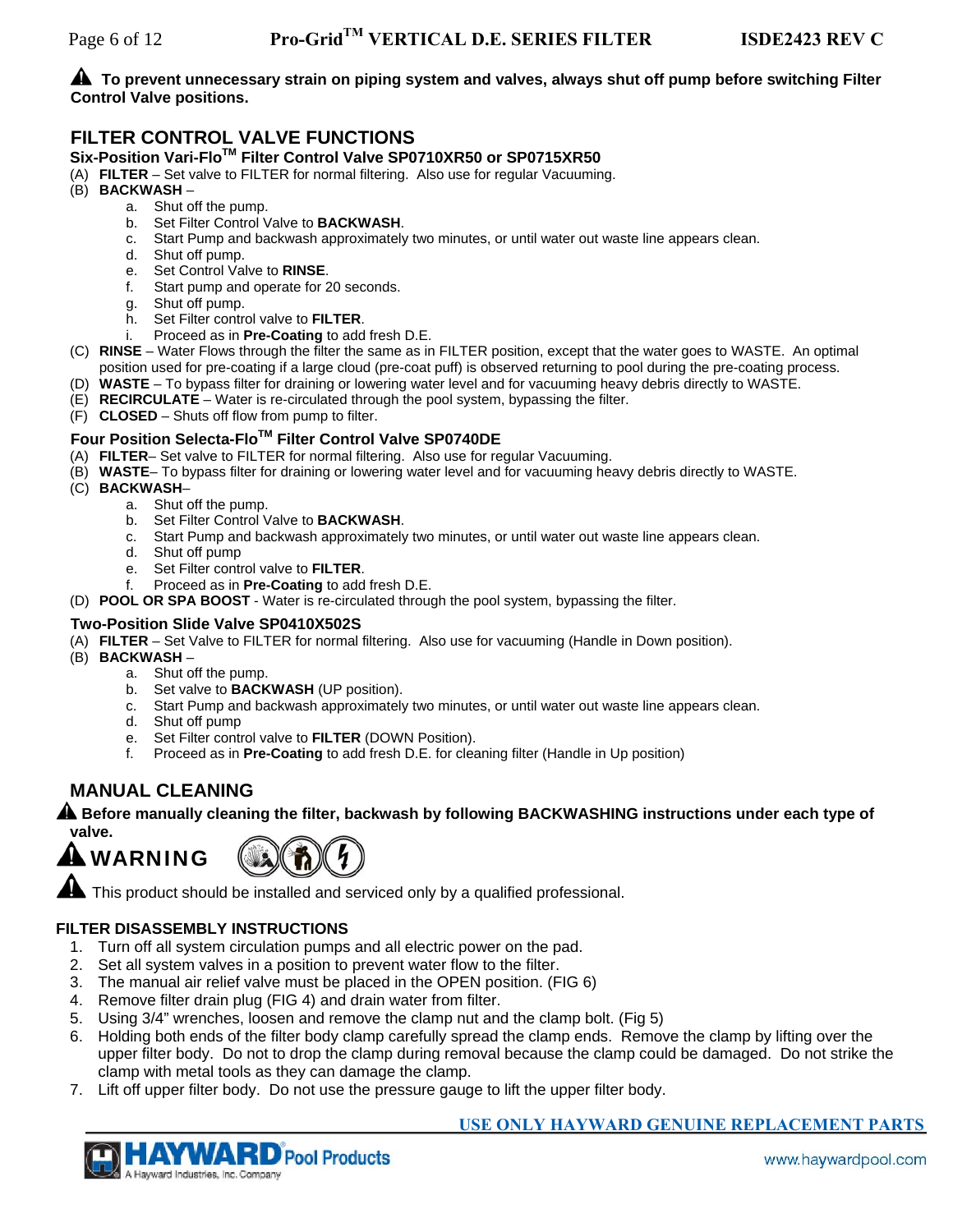

#### Page 7 of 12 **Pro-Grid<sup>TM</sup> VERTICAL D.E. SERIES FILTER ISDE2423 REV C INITIAL CLEANING OF ELEMENT CLUSTER ASSEMBLY**

Before removing the element cluster assembly we recommend hosing it down with a strong stream from a garden hose or preferably with the Hayward cleaning wand (EC2024). Be sure the drain plug is not in place or the drain valve is open. Remove as much of the dirty D.E. and accumulated debris by flushing it out of the drain opening. This will allow for easier removal of the element cluster assembly.

#### **REMOVING ELEMENT CLUSTER**

Rock the element cluster assembly slightly from side to side to free the manifold from the vertical outlet elbow. The element cluster assembly may now be removed by lifting it straight up using the lift handles.

#### **CLEANING ELEMENT CLUSTER**

The filter element cluster can be cleaned by washing inside and outside with a garden hose. After hosing filter element cluster, for best results, carefully brush the surface to remove fine particles. Do Not Pressure Wash as it can damage the filter element cluster.

You may find some debris on the filter element cluster, which may not have been removed with hosing.





## **FILTER RE-ASSEMBLY INSTRUCTIONS A** WARNING

#### **CLEAN SEAL RING AND SEAL SURFACE**

- 1. Remove filter tank seal.
- 2. With a clean cloth wipe the lower filter body seal surface. (Fig 4) Do not use a solvent.
- 3. With a clean cloth wipe the upper filter body seal surface.

**Notice:** •Do not use any petroleum solvents to clean filter components. •Do not lubricate DEX2422Z2 Seal.

#### **RE-INSTALLING ELEMENT CLUSTER**

- 1. Lubricate outlet elbow O-rings with Jack's Formula 327 Multilube.
- 2. Replace filter element cluster into filter tank, carefully fitting top collector manifold outlet over outlet elbow O-ring.

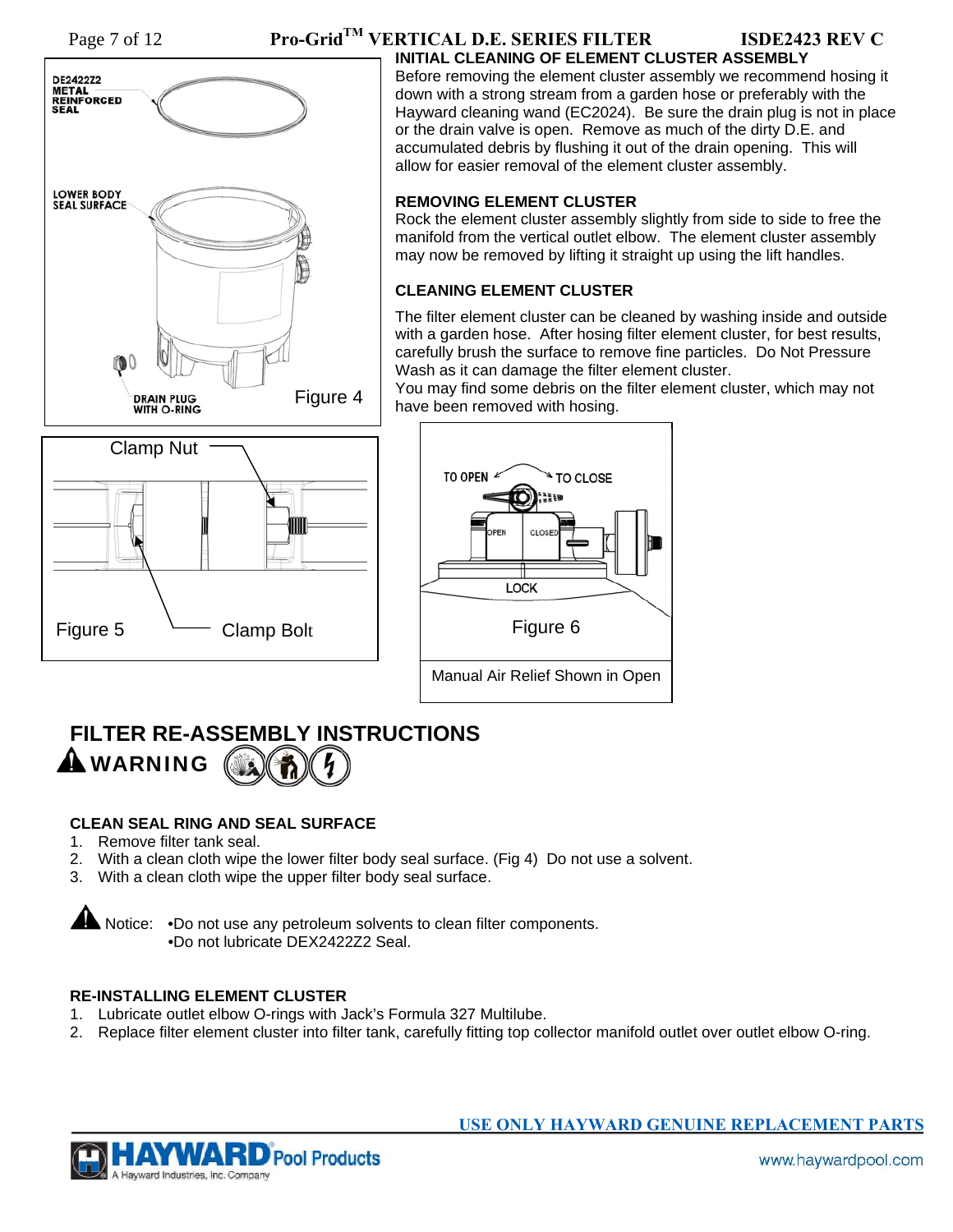# **A** WARNING

**A** This product should be installed and serviced only by a qualified professional.

#### **BODY AND CLAMP RE-ASSEMBLY**

- 1. Place the metal reinforced seal on the lower filter body (Fig 4). Place the upper filter body on the Hayward DEX2422Z2 metal reinforced seal and lower filter body in a position which allows all operation and safety labels to be clearly visible and the upper body to be centered on the lower filter body. Press down firmly and evenly to set the upper filter body. (Fig 7)
- 2. Replace the filter clamp around the upper and lower filter bodies. Hold the clamp ends to position the clamp on the filter bodies with the clamp ends adjacent to the safety and operation labels on the filter bodies. (Fig 7)

#### **AL DO NOT HIT OR STRIKE CLAMP WITH HAMMER OR METAL TOOLS.**

- 3. Insert clamp bolt through the clamp ends and thread the clamp nut onto clamp bolt with rounded end of the nut (Fig 8) towards the ends of the clamp.
- 4. Never rely on hand tightening of clamp nut to clamp bolt. Using a ¾" socket on a torque wrench, torque clamp nut to clamp bolt to 150 inch-lbs. (Fig 9).
- 5. Follow Operation Instructions for "Starting the Pump and Filter System" (Page 5).

#### **VACUUMING**

Hayward Industries, Inc. Company

Vacuuming can be performed directly into the filter whenever needed. Backwash filter after vacuuming, if required.







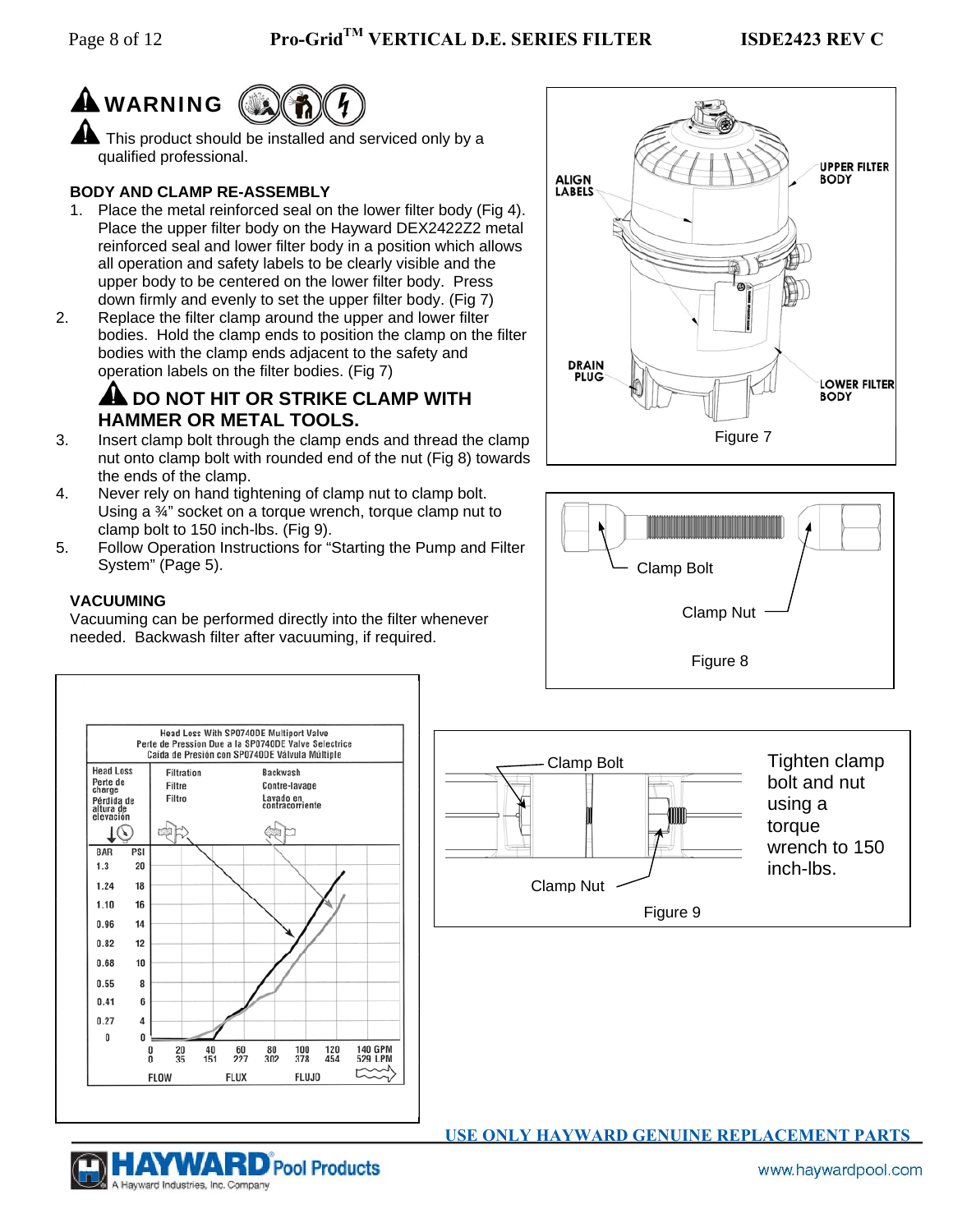#### **REMOVING THE MANUAL AIR RELIEF VALVE A** WARNING  $\frac{1}{2}$

Your Filter comes with a Manual Air Relief Valve (MAR) pre-installed from the factory.

#### **ALOnly qualified pool professionals should service your filter's Manual Air Relief Valve.**

For Qualified pool professionals only: If MAR valve needs to be serviced, follow these instructions carefully.

- 1. Turn off all system circulation pumps and all electric power on the pad.
- 2. Set all system valves in a position to prevent water from flowing to the filter.
- 3. The manual air relief valve must be placed in the OPEN position.
- 4. Wait until all water leakage has stopped.
- 5. Grasp the MAR body at the flats, turn the MAR counterclockwise until the indicator on the on the MAR flange is aligned with the "UNLOCK" position on the upper filter body.
- 6. Pull straight up to remove the MAR, a slight rocking motion may help.

#### **RE-INSTALLATION OF THE MANUAL AIR RELIEF VALVE**

- 1. Check the o-ring seals, replace as needed.
- 2. With a clean cloth, wipe upper filter body and o-ring groove. Remove all dirt and debris.
- 3. Align the notch in the MAR Flange with notch on top of the upper filter body.
- 4. Press the MAR straight down into the upper filter body
- 5. Turn the MAR clockwise until the indicator is aligned with the "LOCK" position on the upper filter body.
- 6. Verify the MAR discharge points away from all electrical connections.

#### **WINTERIZING FILTER**

**A** In areas where subfreezing temperatures can be expected, the filter should be drained to protect the filter from damage.

- 1. The filter should be disassembled and the filter cartridges elements cleaned or replaced.
- 2. Follow directions under FILTER DISASSEMBLY INSTRUCTIONS
- 3. Then REMOVING CARTRIDGES per instructions
- 4. Reassemble per the instructions on Page 8.
- 5. Be sure to leave the drain plug unattached during the winter season to avoid cracking the filter body.

#### **SERVICE AND REPAIRS**

Consult your local authorized Hayward dealer or service center. No returns may be made directly to the factory without the expressed written authorization of Hayward Pool Products.

| <b>SUGGESTED POOL CHEMISTRY LEVELS</b>        |                |  |
|-----------------------------------------------|----------------|--|
| рH                                            | 7.2 to 7.8     |  |
| <b>TOTAL ALKALINITY</b>                       | 80 to 120 ppm  |  |
| <b>CALCIUM HARDNESS</b>                       | 200 to 400 ppm |  |
| <b>COMBINED CHLORINE</b>                      | .2 ppm Maximum |  |
| <b>CHLORINE (STABILIZED)</b>                  | 1.0 to 3.0 ppm |  |
| <b>CHLORINE STABILIZER</b><br>(Cyanuric Acid) | 60 to 80 ppm   |  |

#### **PROBLEM SOLVING LIST**

|               | <b>LOW WATER FLOW</b>                                                             | <b>SHORT FILTER CYCLES</b>                                    | <b>POOL WATER WON'T CLEAR UP</b>                                          |
|---------------|-----------------------------------------------------------------------------------|---------------------------------------------------------------|---------------------------------------------------------------------------|
| <b>REMEDY</b> | Check skimmer and pump strainer<br>baskets for debris.                            | Check for algae in pool and super-<br>chlorinate as required. | Check chlorine, pH and total alkalinity<br>levels and adjust as required. |
|               | Check for restrictions in intake<br>and discharge lines.                          | Be sure chlorine and pH levels are<br>2.                      | Be sure flow rate through filter is<br>sufficient.                        |
|               | Check for air leak in intake line<br>(indicated by bubbles returning to<br>pool). | in proper range (adjust as required).                         | Operate filter for longer periods.<br>3.                                  |
|               | Backwash (Clean) Filter<br>4.                                                     |                                                               |                                                                           |



## CLOSE LOOK **UNLOC** 0 ◇ Figure 10 Manual Air Relief Shown Open In Locked Position Rotate counterclockwise to UNLOCK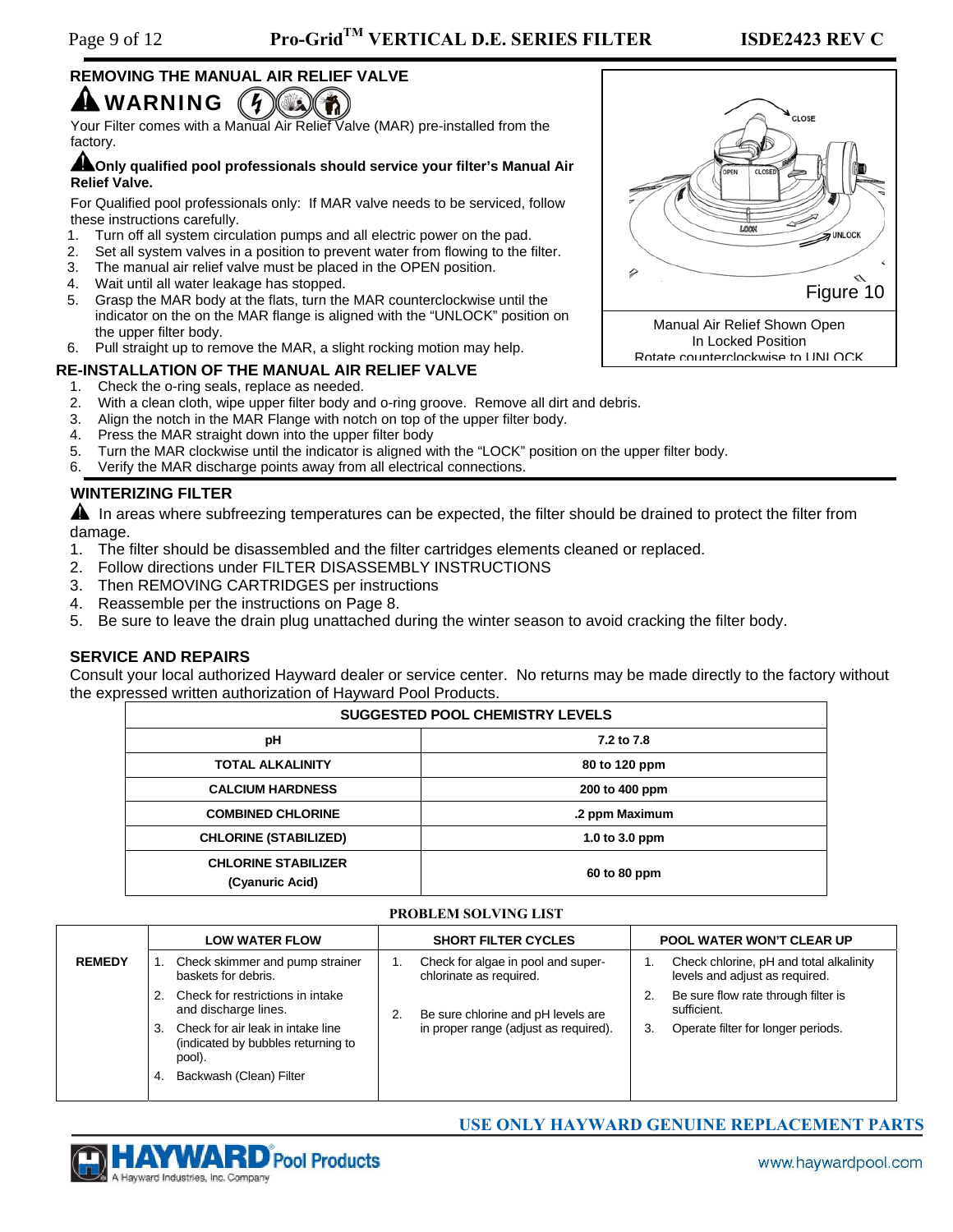| <b>ITEM</b> | Part No.                            | <b>Description</b>                                    |    |
|-------------|-------------------------------------|-------------------------------------------------------|----|
| 1           | CCX1000V                            | Manual Air Relief w/O-ring                            |    |
| 2           | DEX2420MAR2                         | Manual Air Relief Assembly                            |    |
| 3           | ECX2712B1                           | Pressure Gauge                                        |    |
| 4           | DEX2420Z8A                          | O-Ring Kit (Set of 2)                                 |    |
| 5           | <b>CCX1000N</b>                     | <b>Manual Air Relief Nut</b>                          |    |
|             | DEX2420BT                           | Upper Filter Body DE2420                              |    |
|             | DEX3620BT                           | Upper Filter Body DE3620                              |    |
| 6           | DEX4820BT                           | Upper Filter Body DE4820                              |    |
|             | DEX6020BT                           | Upper Filter Body DE6020                              |    |
|             | DEX7220BT                           | Upper Filter Body DE7220                              |    |
| 7           | DEX2420LA6PAK                       | Label Pack*                                           |    |
|             |                                     | Clamp System including:<br>Clamp, Clamp nut and Bolt, |    |
| 8           | DEX2421JKIT                         | Hang tag, Metal Reinforced                            |    |
|             |                                     | Seal and Labels                                       |    |
| 9           | DEX2421J2                           | Clamp Bolt and Nut                                    |    |
| 10          | DEX2420LA6PAK                       | Label Pack*                                           |    |
| 11          | DEX2422Z2                           | <b>Metal Reinforced Seal</b>                          |    |
| 12          | ECX176865                           | Retainer Nut 5/16"-18                                 |    |
| 13          | ECX1109                             | Washer (2 Required)                                   |    |
| 14          | <b>DEX2400C</b>                     | <b>Top Collector Manifold</b>                         |    |
| 15          | <b>DEX2400R</b>                     | Retainer Rod DE2420                                   |    |
|             | <b>DEX3600R</b>                     | Retainer Rod DE3620                                   |    |
|             | <b>DEX4800R</b>                     | Retainer Rod DE4820                                   |    |
|             | <b>DEX6000R</b>                     | Retainer Rod DE6020                                   |    |
|             | <b>DEX7200R</b><br><b>DEX2400CR</b> | Retainer Rod DE7220                                   |    |
| 16          |                                     | Flex Air Relief Assembly                              |    |
| 17          | DEX2400Z5                           | Outlet Elbow O-ring                                   |    |
|             | DEX2420EA<br>DEX3620EA              | Outlet Elbow DE2420<br>Outlet Elbow DE3620            |    |
| 18          | DEX4820EA                           | Outlet Elbow DE4820                                   |    |
|             | DEX6020EA                           | Outlet Elbow DE6020                                   |    |
|             | DEX7220EA                           | Outlet Elbow DE7220                                   |    |
|             | DEX2420DC<br>DEX3600DC              | <b>Filter Element Cluster</b>                         |    |
| 19          | DEX4800DC                           | Assembly (Complete set of                             |    |
|             | DEX6000DC                           | elements, collectors,                                 |    |
|             | DEX7200DC                           | Locators, Manifold, ect.                              |    |
|             | DEX2400DA                           |                                                       | 23 |
| 20          | DEX3600DA<br>DEX4800DA              | <b>Filter Element</b>                                 |    |
|             | DEX6000DA                           | (7 Required)                                          |    |
|             | DEX7200DA                           |                                                       | 24 |
|             | DEX2400DS                           |                                                       |    |
|             | DEX3600DS                           | <b>Filter Element Short</b>                           | 27 |
| 21          | DEX4800DS<br>DEX6000DS              | (1 Required)                                          |    |
|             | DEX7200DS                           |                                                       | 28 |
| 22          | <b>DEX2420GA</b>                    | <b>Inlet Diffuser</b>                                 |    |
|             |                                     | <b>Element Spacer</b>                                 | 29 |
| 23          | <b>DEX2420T</b>                     | (DE2420 Only)                                         |    |
| 24          | <b>DEX2400H</b>                     | <b>Filter Element Locator</b>                         |    |
| 25          | SX220Z2                             | Bulkhead O-Ring (2 Req.)                              |    |
| 26          | <b>DEX2420F</b>                     | Bulkhead Fitting (2 Req.)                             |    |
| 27          | DEX2420AT                           | Lower Filter Body                                     |    |
| 28          | DEX2420LA6PAK                       | Label Pack*                                           |    |
| 29          | SP1022C                             | 1 1/2" Drain Plug w/ O-Ring                           |    |
|             |                                     | Strap Kit (Optional)                                  |    |
| 30          | DEX2420DCKIT                        | 2 straps, 2 Screws                                    |    |
| 31          | SX200Z4                             | O-Ring (2 Req.)                                       |    |
|             | SP0740DE                            | Selecta-Flo <sup>™</sup> Valve 2" SKT                 |    |
|             | SP0710XR50                          | Vari-Flo™ Valve 1 1/2" NPT                            |    |
| 32          | SP0715XR50                          | Vari-Flo <sup>™</sup> Valve 2" NPT                    |    |
|             |                                     | (Optional)                                            |    |
|             |                                     | Slide Valve 2" SKT                                    |    |
| 33          | SP0410X5025                         | (Optional)                                            |    |



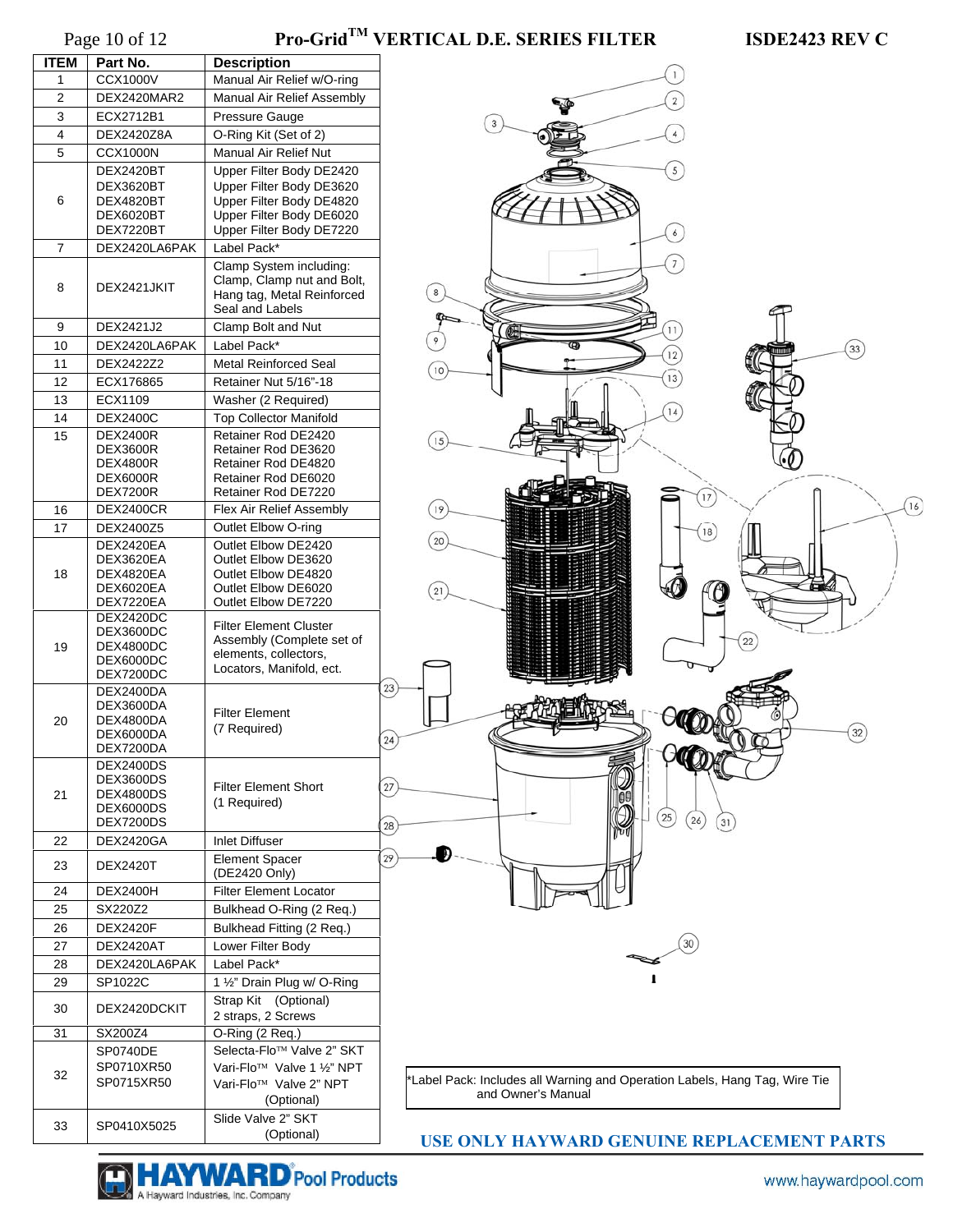## **HAYWARD® LIMITED WARRANTY**

This equipment was inspected before shipment from our plant. To original purchasers of this equipment, Hayward Pool Products, 620 Division Street, Elizabeth, New Jersey, warrants its products free from defects in materials and workmanship for a period of **ONE (1)** year from the date of purchase.

Parts which fail or become defective during the warranty period, except as a result of freezing, negligence, improper installation, use, or care, shall be repaired or replaced, at our option, without charge, within 90 days of the receipt of defective product, barring unforeseen delays.

To obtain warranty replacements or repair, defective components or parts should be returned, transportation paid, to the place of purchase, or to the nearest authorized Hayward service center. For further Hayward dealer or service center information, contact Hayward customer service department. No returns may be made directly to the factory without the express written authorization of Hayward Pool Products.

To original purchasers of this equipment, Hayward Pool Products warrants its vacuum release systems to be free from defects in materials and workmanship for a period of **ONE (1)** year from the date of purchase.

Filters which become defective during the warranty period, except as a result of freezing, negligence, improper installation, use or care, shall be repaired or replaced, at our option, without charge.

All other conditions and terms of the standard warranty apply.

Hayward shall not be responsible for cartage, removal and/or reinstallation labor or any other such costs incurred in obtaining warranty replacements.

The Hayward Pool Products warranty does not apply to components manufactured by others. For such products, the warranty established by the respective manufacturer will apply.

Some states do not allow a limitation on how long an implied warranty lasts, or the exclusion or limitation of incidental or consequential damages, so the above limitation or exclusion may not apply to you.

This warranty gives you specific legal rights, and you may also have other rights, which vary from state to state.

 **Hayward Pool Products 620 Division Street** 

\*Supersedes all previous publications.